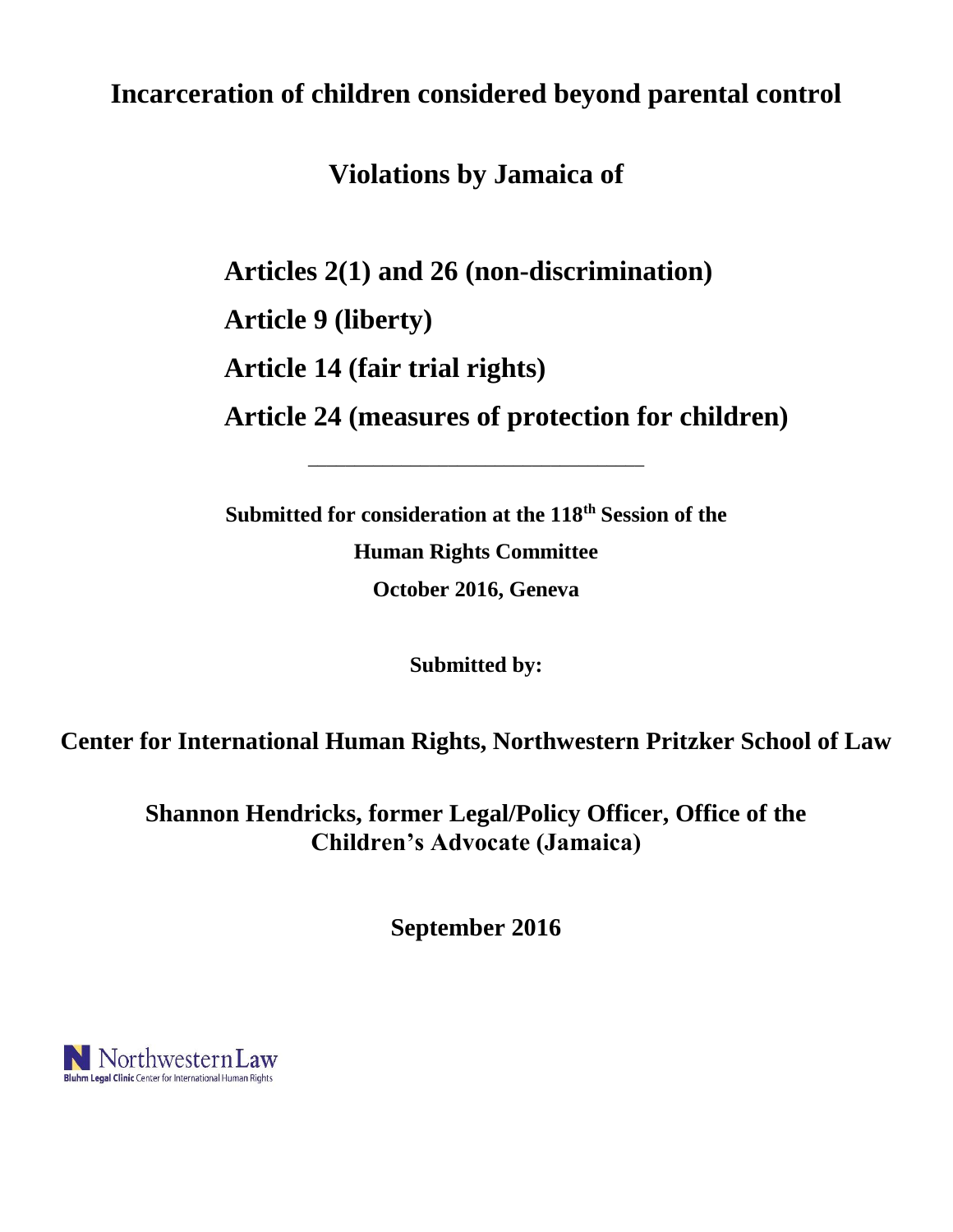#### **Incarceration of children considered beyond parental control**

**Violations by Jamaica of Articles 2(1) and 26 (non-discrimination) Article 9 (liberty) Article 14 (fair trial rights) Article 24 (measures of protection for children)**

Submitted by:

Center for International Human Rights, Northwestern Pritzker School of Law

Shannon Hendricks, former Legal/Policy Officer, Office of the Children's Advocate (Jamaica)

#### **I. Executive Summary and Introduction**

Section 24 of Jamaica's Child Care and Protection Act ("CCPA")<sup>1</sup> permits the incarceration of children considered to be beyond parental control. Nowhere in the law is there any specification of the acts or behaviours that a child must commit to warrant incarceration. Children can be, and have been, incarcerated under CCPA § 24 for conduct that would not be considered criminal if committed by an adult. The proceedings that lead to possible incarceration generally have been marked by an absence of basic fair trial procedures, such as representation by counsel and a meaningful opportunity to prepare and present a defence. Children incarcerated under § 24 are detained in the same detention centres as children convicted of criminal offences, and detention can continue for years, until the child reaches the age of 18. Most if not all of the children incarcerated for being beyond parental control have past histories of sexual or other abuse, mental illness, or both. There is a gender dimension to this issue, as "the overwhelming majority of the children who are deemed 'uncontrollable' are girls."<sup>2</sup> These children need a therapeutic rather than a penal response.

Dire as this situation has been, there are reasons to be optimistic. While CCPA § 24 is extremely problematic, other sections of the CCPA reflect Jamaica's efforts to bring its juvenile justice and child protection systems into compliance with its international human rights obligations. Jamaica has also, in recent years, taken steps to improve its treatment of incarcerated children. Following the July 2013 entry by the Inter-American Commission on Human Rights of precautionary

<sup>1</sup> Child Care and Protection Act, *available at* 

http://moj.gov.jm/sites/default/files/laws/Child%20Care%20and%20Protection%20Act\_0.pdf [hereinafter CCPA]. <sup>2</sup> Office of the Children's Advocate, "Focusing on the Uncontrollable Child," Recommendations to the Houses of Parliament (March 2013), at 3, *available at* http://www.welcome.oca.gov.jm/resources/ [hereinafter OCA Recommendations].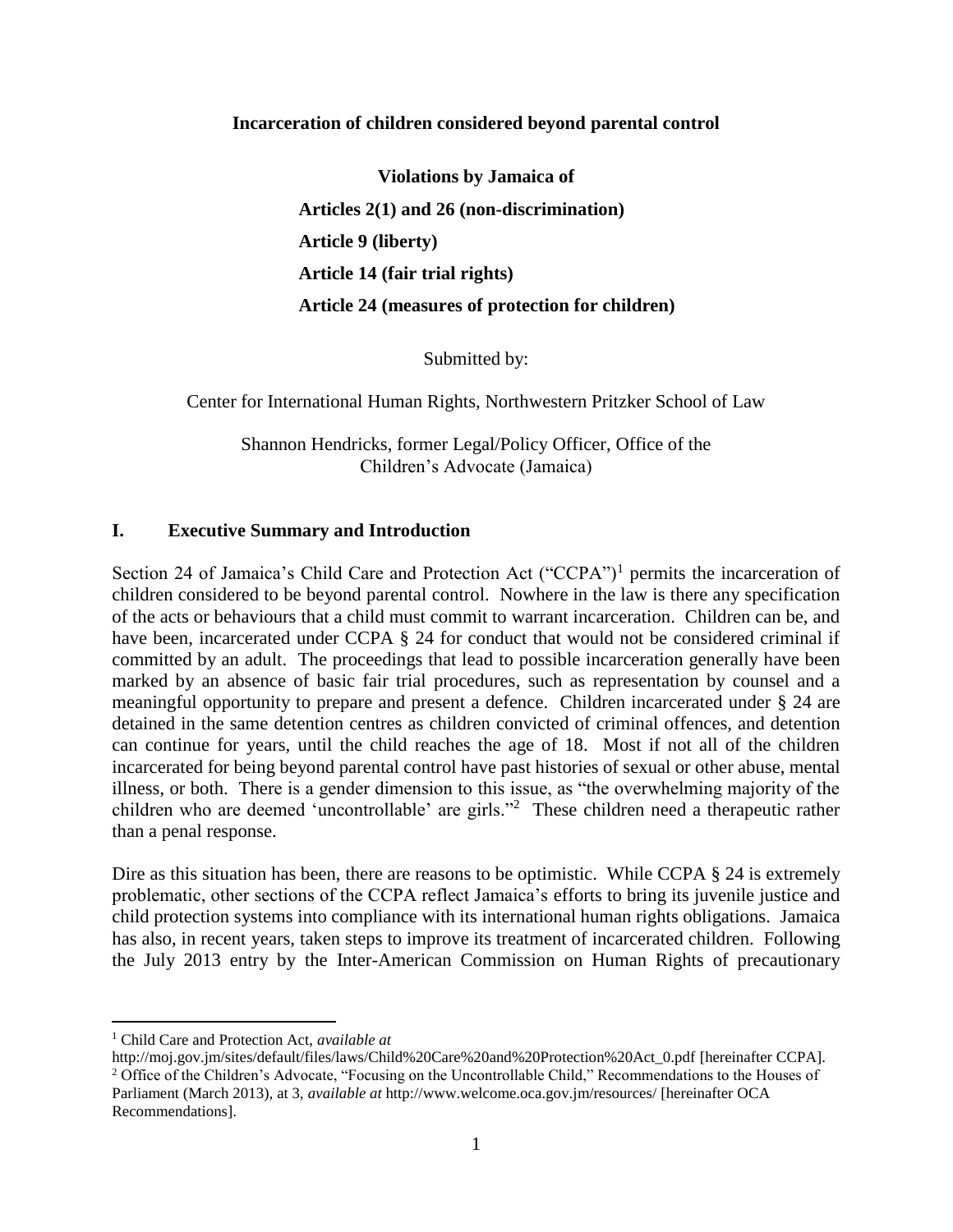measures in favor of girls in Jamaica detained in an adult correctional centre,<sup>3</sup> Jamaica has put an end to its practice of housing children – including those incarcerated for being beyond parental control – in adult correctional centres.<sup>4</sup> Educational services for children incarcerated in juvenile correctional centres have, in some if not all centres, been significantly improved.<sup>5</sup>

Of particular significance to the issues raised in this report, in August 2013 Jamaica's thengoverning Cabinet<sup>6</sup> approved an amendment to CCPA § 24 that would remove the possibility of incarcerating a child on the ground of being beyond parental control.<sup>7</sup> If enacted into law, this would be a major step forward.

Unfortunately, although more than three years have gone by since the August 2013 announcement of Cabinet approval of this amendment, the law remains unchanged. Before a proposal approved by the Cabinet can become law, draft legislation must be prepared and submitted to Parliament. The bill then must go through three readings and a committee stage in each of Jamaica's two Houses of Parliament, and must receive the formal assent of the Governor-General.<sup>8</sup> Regrettably, none of these steps has yet been taken toward enacting the proposal approved by the Cabinet into  $law.<sup>9</sup>$ 

Additionally, as a result of Jamaica's February 2016 general election in which the Jamaica Labour Party defeated the incumbent People's National Party, a new Prime Minister and Cabinet have been sworn in as of March 2016.<sup>10</sup> No statement has been made, so far as is known, regarding whether the current Government shares its predecessor's intent to amend § 24 of the Child Care and Protection Act.

Nevertheless, the prior Cabinet's approval of this proposal has already had some salutary effects. In the spirit of the proposed amendment, some judges who hear § 24 proceedings have become more protective of the rights of the children in these proceedings and more likely to suggest therapeutic responses instead of ordering the child's incarceration.<sup>11</sup> While this shift in judicial practice is to be commended, it is dependent on the discretion of the particular judge. As long as

 $\overline{a}$ 3 Inter-American Commission on Human Rights, Annual Report 2013, at ¶ 29, *available at*

http://www.oas.org/en/iachr/docs/annual/2013/docs-en/AnnualReport-Chap2-MC.pdf.

<sup>4</sup> Interview with Diahann Gordon Harrison, Children's Advocate of Jamaica, 30 Oct. 2015.

<sup>5</sup> *Id.*

<sup>6</sup> According to the Government of Jamaica's website, the Cabinet is "the highest decision making body in the Executive which is charged by the Constitution with the general direction and control of the Government and is the principal instrument of policy." *See* http://www.cabinet.gov.jm/cabinet.

<sup>7</sup> Pride News Magazine, "Jamaica Government Gives Green Light to Amendments to Child Care and Protection Act," 21 Aug. 2013, *available at* http://pridenews.ca/2013/08/21/jamaica-government-gives-green-light-to-amendments-tochild-care-and-protection-act/; Interview with Diahann Gordon Harrison, Children's Advocate of Jamaica, 30 Oct. 2015.

<sup>8</sup> Jamaica Information Service, "The Legislature, How a Bill Becomes Law," *available at*  http://jis.gov.jm/government/the-legislature/.

<sup>&</sup>lt;sup>9</sup> Interview with Diahann Gordon Harrison, Children's Advocate of Jamaica, 30 Oct. 2015.

<sup>&</sup>lt;sup>10</sup> Jamaica Observer, "Tight Government: Holness commits to frugal administration, warns corruption won't be tolerated," 8 Mar. 2016, *available at* http://www.jamaicaobserver.com/news/Tight-Government\_53981 (last visited 13 Sept. 2016).

<sup>&</sup>lt;sup>11</sup> Interview with Diahann Gordon Harrison, Children's Advocate of Jamaica, 30 Oct. 2015.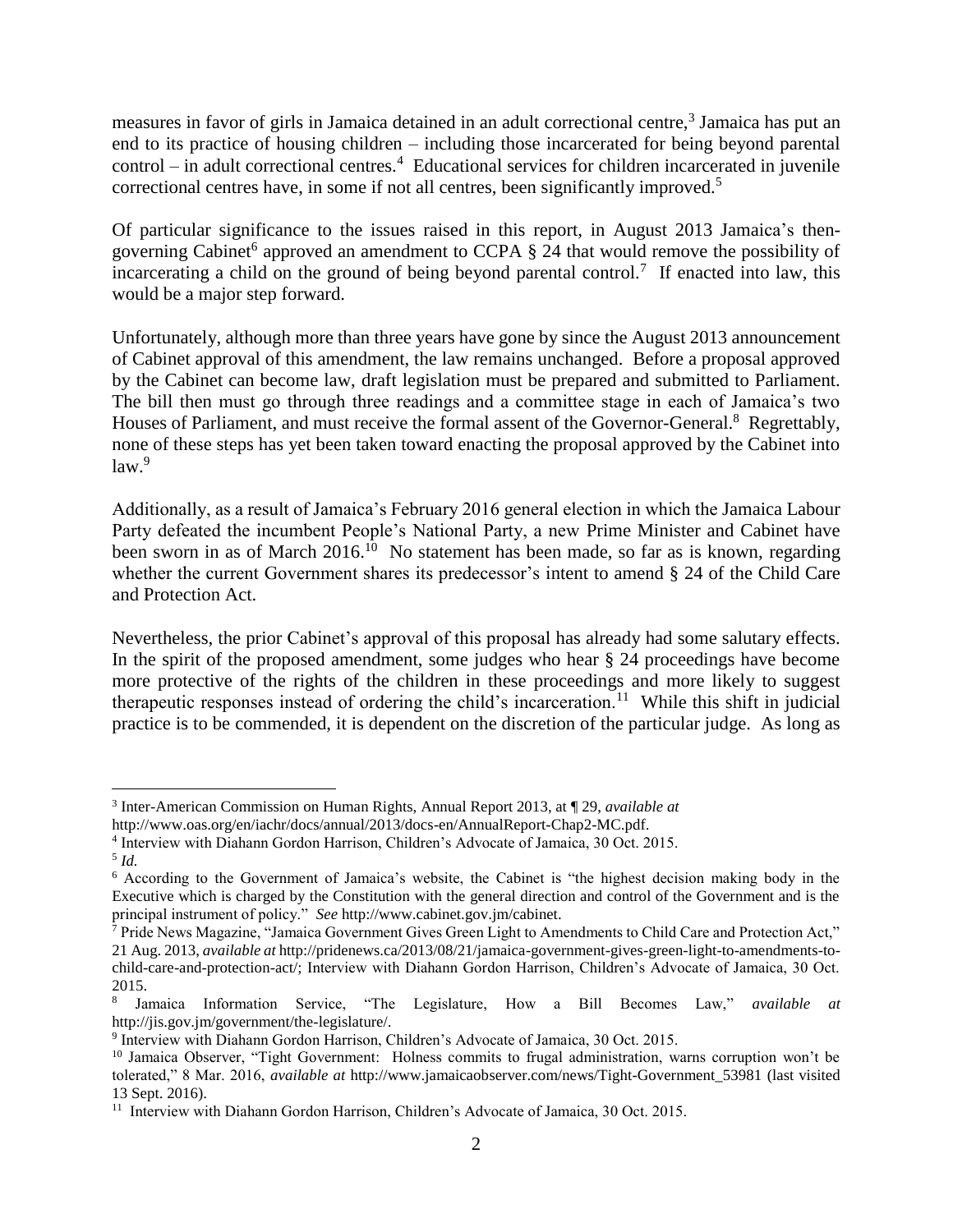CCPA § 24 remains the law, courts have the power to incarcerate children for being beyond parental control, and some courts have continued to use that power.<sup>12</sup>

The State review process provides an opportunity for this Committee to urge Jamaica to follow through on its intention, announced more than three years ago, to prohibit the incarceration of children for maladaptive behaviours that would not be criminal if committed by an adult. To that end, this report will conclude with (a) suggested questions to ask Jamaica during the State review, and (b) suggested recommendations to be made to Jamaica in the Committee's Concluding Observations.

# **II. Section 24 of the Child Care and Protection Act**

## **A. The provisions of CCPA § 24**

Section 24 of the Child Care and Protection Act permits a court to incarcerate a child for the ambiguous offence of being beyond parental control. It reads as follows:

"(1) The parent or guardian of a child may bring the child before a juvenile court and where such parent or guardian proves to the court that he is unable to control the child, the court may make an order in respect of the child if satisfied –

(a) that it is expedient so to deal with the child; and

(b) that the parent or guardian understands the results which will follow from, and consents to the making of, the order.

(2) An order under subsection (1) may –

(a) be a correctional order; or

(b) provide for the child-

(i) to be committed to the care of any fit person, whether a relative or not, who is willing to undertake the care of the child; or (ii) to be placed for a specified period, not exceeding three years, under the supervision of a probation and after-care officer, a children's officer or of some other person to be selected for the purpose by the Minister."<sup>13</sup>

Thus, under CCPA § 24, parents or guardians may bring a child to court if they believe that they are "unable to control the child."<sup>14</sup> If the court accepts this claim, it may issue one of three types of orders. One of the three is a "correctional order," <sup>15</sup> which is an order for the child's incarceration

 $\overline{a}$ <sup>12</sup> *Id.*

<sup>13</sup> CCPA, *supra* note 1, at § 24.

 $^{14}$  *Id.* 

 $^{15}$  *Id.*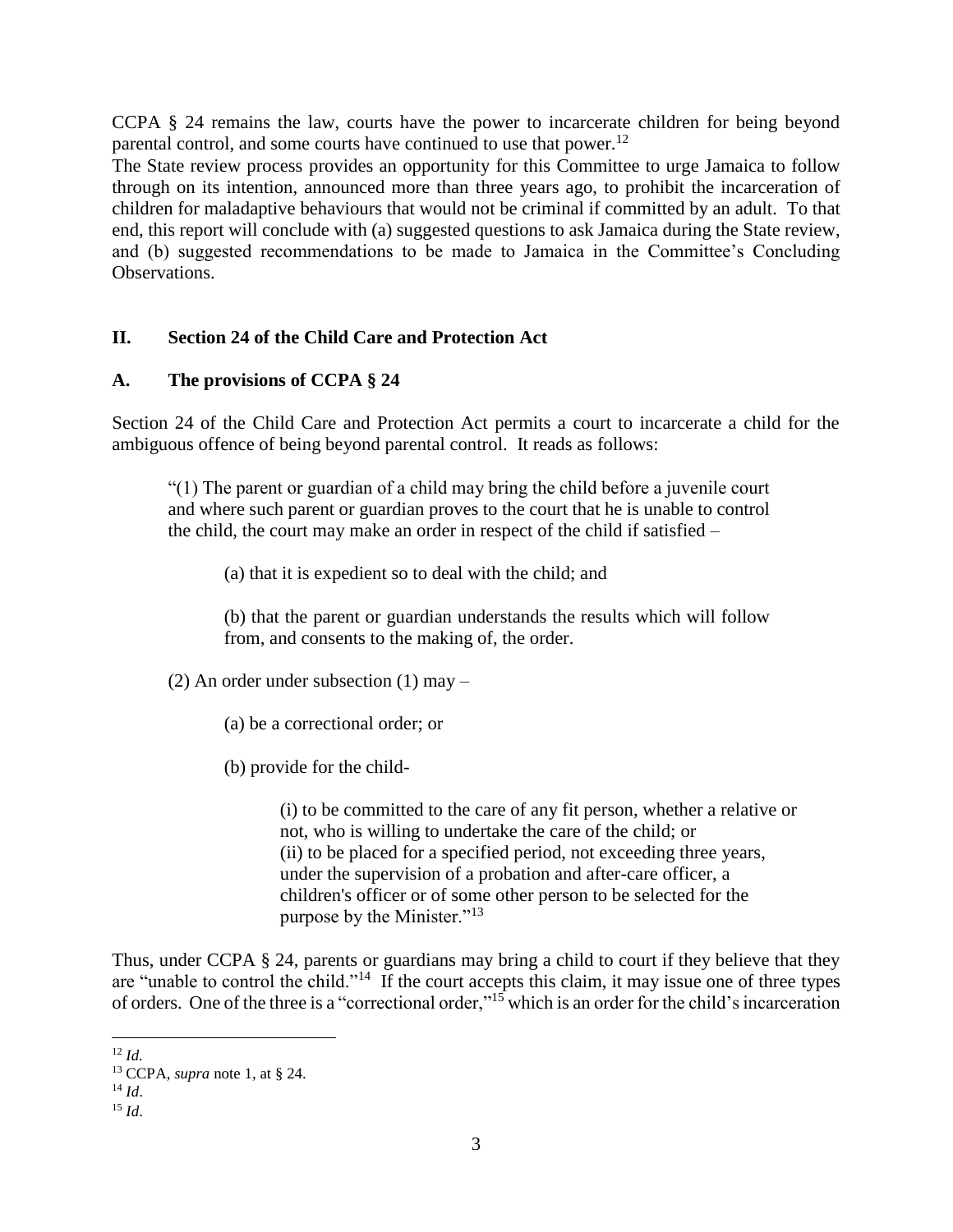in a juvenile correctional centre.<sup>16</sup> Such an order can incarcerate the child for any period of time up until the child attains the age of  $18<sup>17</sup>$ 

Once the court accepts the claim that the child is beyond the parents' or guardians' control, the only prerequisites for ordering the child's incarceration are that the court must consider it "expedient," and the parents or guardians must understand and consent to the order.<sup>18</sup> Section 24 provides no guidance whatsoever as to what factors would make incarceration of a child "expedient."

# **B. Practice under CCPA § 24**

Proceedings under § 24 typically begin with a parent going to the police for help in controlling a child. Initially, the parent may only want the police to scare the child into behaving, and the police may give the child a warning. But if the child's problematic behaviour continues, the police or the parents may take the child to court for proceedings under  $\S 24$ .<sup>19</sup>

Although the law requires the parent's (or guardian's) informed consent before an order can be made to incarcerate the child, in practice, such consent is sometimes lacking.<sup>20</sup> Sometimes the parents are not even present in court,<sup>21</sup> and other times parents later say that they received no explanation of what a correctional order would entail.<sup>22</sup> For example, parents have thought their child would be sent to a short-term "boot camp" style program, and only learned afterwards that the child had been sentenced to a long term of years in one of the same correctional centres that house children convicted of serious crimes. $^{23}$ 

On other occasions, proceedings under § 24 are begun not by a parent but by Jamaica's Child Development Agency ("CDA").<sup>24</sup> Under other sections of the CCPA, children found to be "in need of care and protection" can be placed in a "Children's Home" under the custody of the CDA.<sup>25</sup> When such children exhibit behavioural problems, CDA staff have initiated proceedings under § 24 to have the child removed from the Children's Home and placed in a correctional centre.<sup>26</sup> Child rights advocates have noted that this is contrary to the intent of the law, which was intended to assist parents who feel overwhelmed by the difficulty of raising a child who exhibits behavioural problems.<sup>27</sup>

 $\overline{a}$  $^{16}$  *Id.*, § 2(1).

 $17$  *Id.*, § 81(4).

<sup>18</sup> *Id.*, § 24.

<sup>&</sup>lt;sup>19</sup> Interview with Diahann Gordon Harrison, Children's Advocate of Jamaica, 30 Oct. 2015; Interview with Debbian Livingston Edwards, Legal/Policy Officer, Office of the Children's Advocate, 30 Oct. 2015.

<sup>20</sup> *Id.*; Interview with Janet Cupidon Quallo, UNICEF Child Protection Specialist, Jamaica, 28 Oct. 2015; Interview with Debbian Livingston Edwards, Legal/Policy Officer, Office of the Children's Advocate, 30 Oct. 2015.

<sup>&</sup>lt;sup>21</sup> Interview with Diahann Gordon Harrison, Children's Advocate of Jamaica, 30 Oct. 2015; Interview with Sharian Hanson, former Senior Legal/Policy Officer (2011-2014), Office of the Children's Advocate, 30 Oct. 2015.

<sup>22</sup> Interview with Diahann Gordon Harrison, Children's Advocate of Jamaica, 30 Oct. 2015.

<sup>23</sup> *Id.*

<sup>24</sup> *Id.*

<sup>25</sup> OCA Recommendations, *supra* note 2, at 8 n. 1; CCPA, *supra* note 1.

<sup>26</sup> Interview with Diahann Gordon Harrison, Children's Advocate of Jamaica, 30 Oct. 2015.

<sup>27</sup> OCA Recommendations, *supra* note 2, at 8 n. 1; Interview with Diahann Gordon Harrison, Children's Advocate of Jamaica, 30 Oct. 2015.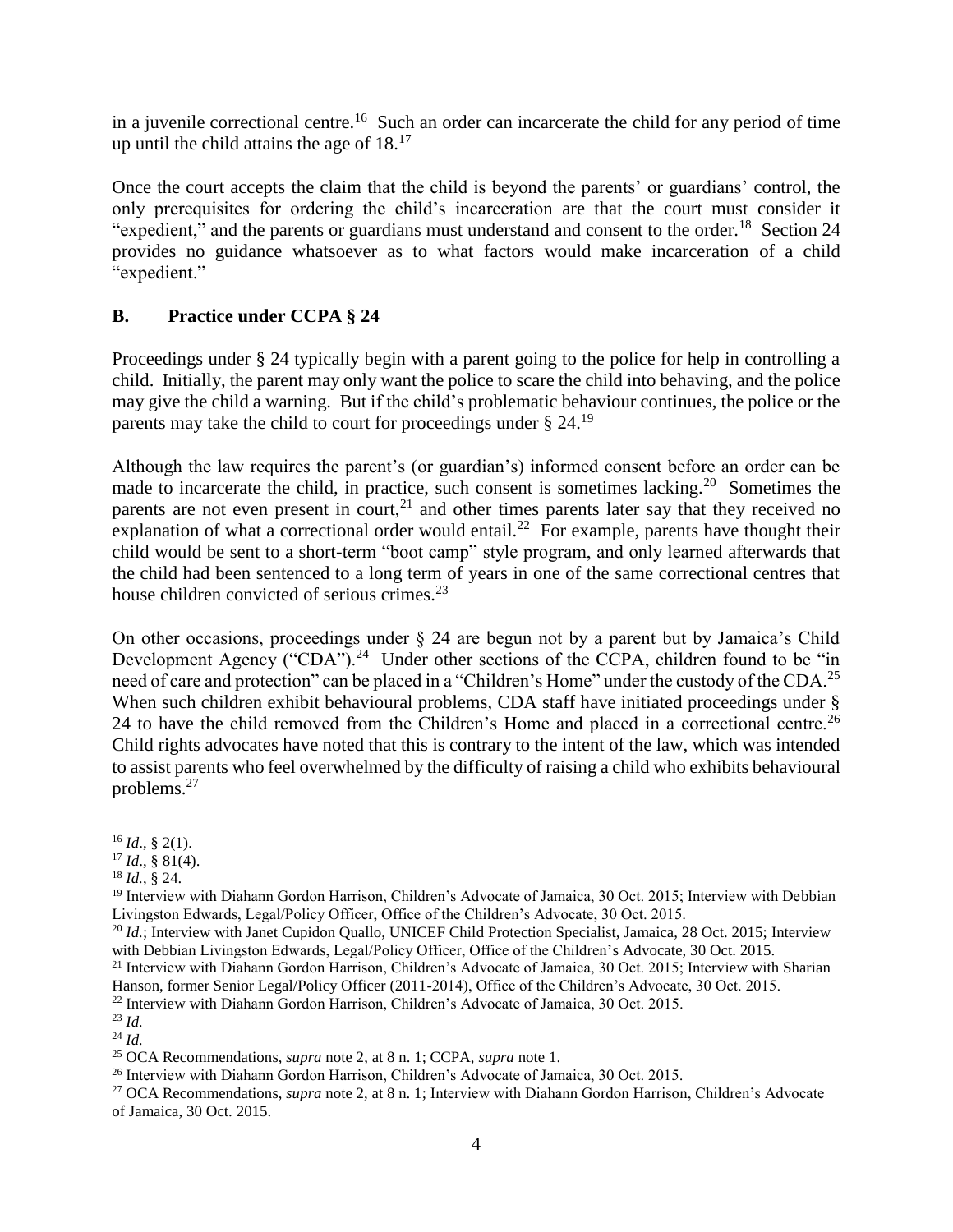Section 24 says nothing about which acts or behaviours can justify the determination that a child is beyond parental control. Lacking any statutory guidance, courts have incarcerated children as beyond control for behaviours that include the following: missing school, running away, using marijuana or alcohol, staying out late at night, partying without approval, getting into fights, being uncooperative in the home and not doing chores, attacking parents or siblings verbally or physically, hanging out with gangs or known criminals, gambling, and cursing.<sup>28</sup>

Children receive long sentences for these transgressions. According to a 2013 report by Jamaica's Office of the Children's Advocate, most § 24 correctional orders sentence the child for the longest period of time permitted by the law – that is, up to the child's  $18<sup>th</sup>$  birthday.<sup>29</sup>

## **III. The children who have been incarcerated for being deemed beyond control**

For many if not all of the children incarcerated under § 24, the behaviours that led to their incarceration stemmed from past trauma and mental health problems.<sup>30</sup>

One tragic example is the case of Vanessa Wint. As a pre-teen, Vanessa was sexually abused, repeatedly, by a man who lived in the same building as Vanessa's family. The man told Vanessa that he would kill her parents if she told anyone. In response, Vanessa skipped school and ran away from home, leading her mother to take her to court as uncontrollable. Vanessa was sentenced to three years in a correctional centre. When she was returned to her parents three years later, she ran away again, leading to the entry of another correctional order. On 22 November 2012, Vanessa used a bedsheet to hang herself in her cell. She was 16 years old at the time of her death.<sup>31</sup>

Vanessa's story is not the only tragic one. A snapshot of the lives of these children can be seen from a series of interviews conducted in 2013 by Jamaica's Office of the Children's Advocate  $({}^{\circ}OCA)^{32}$  with girls incarcerated in a particular correctional facility. The OCA attempted to interview all seventeen girls at that facility, but three could not be interviewed because they were

<sup>28</sup> *Id.*; Interview with Janet Cupidon Quallo, UNICEF Child Protection Specialist, Jamaica, 28 Oct. 2015; Interview with Margarette Macaulay, children's rights advocate, former Judge of the Inter-American Court of Human Rights, and Commissioner of the Inter-American Commission on Human Rights, 10 Nov. 2015; Interview with Sharian Hanson, former Senior Legal/Policy Officer (2011-2014), Office of the Children's Advocate, 30 Oct. 2015; Shannon Hendricks, "'Uncontrollable Children': An Assessment of Jamaica's Treatment of Status Offences (unpublished paper, 2014) (Ms. Hendricks served as a Legal/Policy Officer at the Office of the Children's Advocate from 2011 to 2013) [hereinafter Hendricks, 'Uncontrollable Children'].

<sup>29</sup> OCA Recommendations, *supra* note 2, at 9.

<sup>30</sup> Interview with Diahann Gordon Harrison, Children's Advocate of Jamaica, 30 Oct. 2015; Interview with Janet Cupidon Quallo, UNICEF Child Protection Specialist, Jamaica, 28 Oct. 2015; OCA Recommendations, *supra* note 2, at 16.

<sup>&</sup>lt;sup>31</sup> Hendricks, 'Uncontrollable Children,' *supra* note 28, at 22-23; Stabroek News, "Jamaica teen who hung herself in remand centre was tormented by fear," 23 Nov. 2012, *available at* 

*http://www.stabroeknews.com/2012/archives/11/23/jamaica-teen-who-hung-herself-in-remand-centre-wastormented-by-fear/.* 

<sup>&</sup>lt;sup>32</sup> Jamaica's Office of the Children's Advocate was established by the CCPA "[f]or the purpose of protecting and enforcing the rights of children." CCPA, *supra* note 1, § 4(1).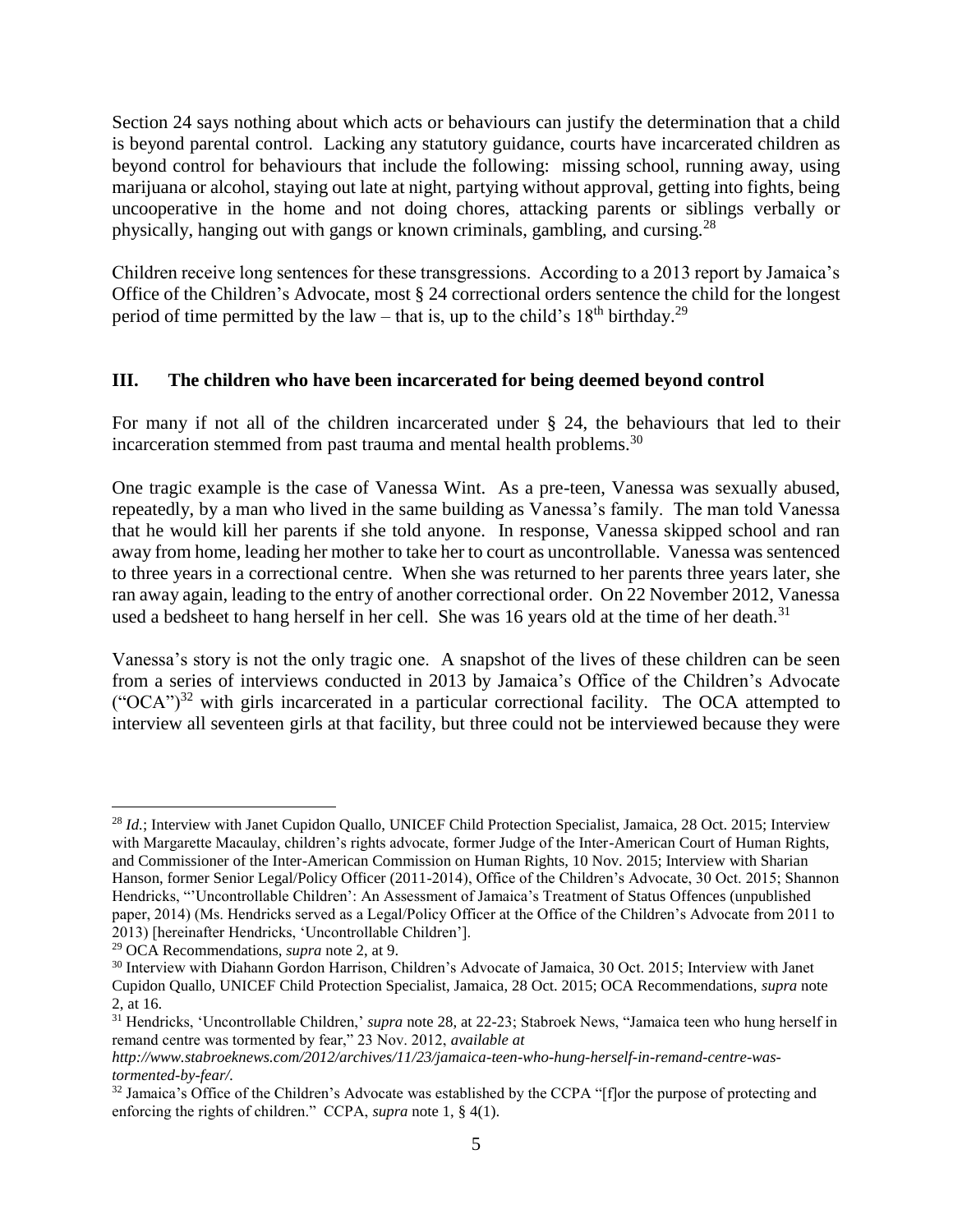hospitalized for overdosing on anti-depressants. Of the fourteen girls interviewed, twelve were incarcerated solely for uncontrollable behaviour.<sup>33</sup>

Ten of the fourteen girls had a history of rape or other sexual abuse.<sup>34</sup> Seven had experienced physical abuse.<sup>35</sup> One girl was raped by her father when she was 9, and raped again by strangers when she was 14. Her mother's response was to introduce the girl, at the age of 9, to drinking alcohol daily as a way to cope. Another girl was raped at ages 8 and 9 by her foster father's brother; when she reported the rapes to her biological mother, her mother beat her. A third girl was raped at age 11 by a stranger. Her mother's failure to be very supportive plunged her into depression, and she turned to daily use of alcohol and marijuana to ease the pain.<sup>36</sup>

Based on these interviews, the OCA concluded,

"[T]he majority, if not all of the girls, experienced some episode of trauma prior to being placed on correctional orders by the court. Invariably, these traumatic experiences went unreported or untreated, either totally or in part. Acting out, truancy, drug and alcohol use are common responses to trauma. . ..

The maladaptive behaviour that they have been associated with which has caused them to be deemed 'uncontrollable' and placed on correctional orders, is often times a manifestation of the symptoms of the underlying problem(s).<sup>37</sup>

As these findings illustrate, the children who are incarcerated under § 24 need a therapeutic rather than a penal response from the State.

## **IV. Violations of Covenant Rights**

## **A. Incarceration for conduct not specified by law (Liberty, Article 9)**

The incarceration of children on the ground that they are beyond parental control constitutes an arbitrary deprivation of these children's liberty, in violation of Article 9.

Under Art. 9(1), "[n]o one shall be deprived of his liberty except on such grounds . . . as are established by law."<sup>38</sup> As this Committee has recognized, this requires that "[a]ny substantive grounds for . . . detention must be prescribed by law and should be defined with sufficient precision to avoid overly broad or arbitrary interpretation or application."<sup>39</sup>

<sup>33</sup> OCA Recommendations, *supra* note 2, at 4, 10.

<sup>34</sup> *Id.* at 10.

<sup>35</sup> *Id.*

<sup>36</sup> *Id.* at 12-13.

<sup>37</sup> *Id.* at 16.

<sup>38</sup> International Covenant on Civil and Political Rights, art. 9(1), *adopted* Dec. 16, 1966, 999 U.N.T.S. 171 [hereinafter Covenant].

<sup>39</sup> Human Rights Committee, General Comment 35, Liberty and security of person, ¶ 22, U.N. Doc. CCPR/C/GC/35 (2014) [hereinafter General Comment 35].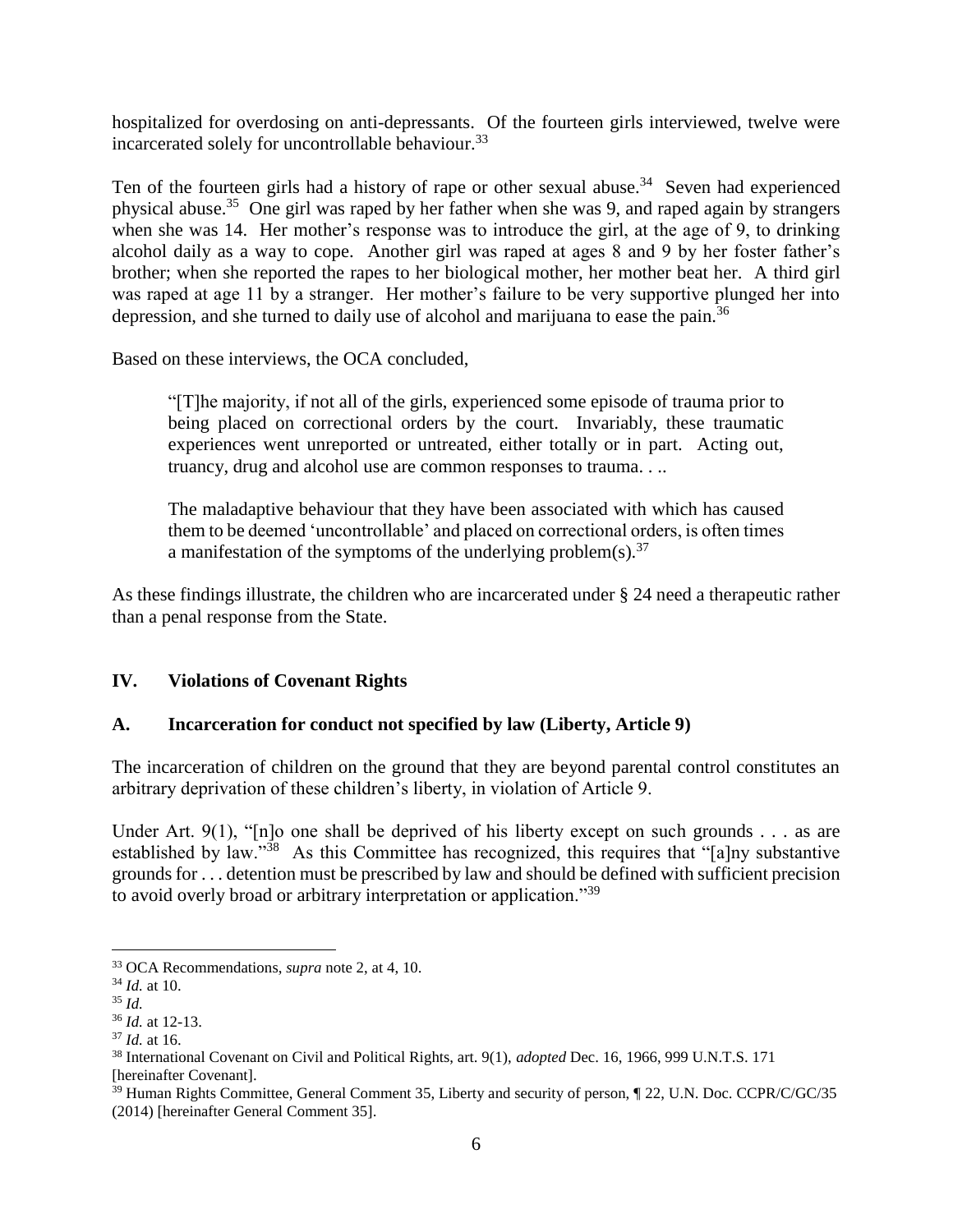CCPA § 24 fails to provide any specification whatsoever of the conduct on which a judge may rely to determine that a child is beyond parental control.<sup>40</sup> Jamaican child rights advocates have stated bluntly that there exists no definition of "uncontrollable."<sup>41</sup>

Incarceration under CCPA § 24 is arbitrary for the additional reasons, discussed below, that it discriminates on the basis of age, it is imposed without the most basic fair trial guarantees, and it ignores the requirements that children should only be deprived of liberty as a last resort and that their best interests must be a primary consideration.<sup>42</sup>

## **B. Incarceration of children for conduct that would not lead to incarceration of an adult (Non-Discrimination, Articles 2(1) and 26)**

Only children can be incarcerated for being beyond parental control. In situations "where an adult exhibits maladaptive behaviour and persons who live with him or her are frustrated by the behaviour, they certainly do not have the option to obtain a court order that will . . . place such an adult in a correctional facility."<sup>43</sup>

The Committee on the Rights of the Child, in its General Comment No. 10, recommends that States "abolish the provisions on status offences" – i.e., acts that "are not considered to be criminal if committed by adults" – "in order to establish an equal treatment under the law for children and adults."<sup>44</sup> The United Nations Guidelines for the Prevention of Juvenile Delinquency (Riyadh Guidelines) are in accord: "In order to prevent further stigmatization, victimization and criminalization of young persons, legislation should be enacted to ensure that any conduct not considered an offence or not penalized if committed by an adult is not considered an offence and not penalized if committed by a young person."<sup>45</sup>

<sup>40</sup> This was noted as a matter of concern during Jamaica's 2011 State review. Human Rights Committee, Summary of record of the 2839th meeting held on 20 Oct. 2011, ¶ 34, CCPR/C/SR.2839, *available at* 

[http://docstore.ohchr.org/SelfServices/FilesHandler.ashx?enc=6QkG1d%2fPPRiCAqhKb7yhsm0BTKouDPNIMX](http://docstore.ohchr.org/SelfServices/FilesHandler.ashx?enc=6QkG1d%2fPPRiCAqhKb7yhsm0BTKouDPNIMXWAuPwondF%2fHMPSWgsTI0h02iEdQoNXbrcT81rvLF6wjhOlmBpQ2nEF2ONqut7ZWqugr1z%2b21wkP5VGOgVsNTMcgZWMIm5t) [WAuPwondF%2fHMPSWgsTI0h02iEdQoNXbrcT81rvLF6wjhOlmBpQ2nEF2ONqut7ZWqugr1z%2b21wkP5VGO](http://docstore.ohchr.org/SelfServices/FilesHandler.ashx?enc=6QkG1d%2fPPRiCAqhKb7yhsm0BTKouDPNIMXWAuPwondF%2fHMPSWgsTI0h02iEdQoNXbrcT81rvLF6wjhOlmBpQ2nEF2ONqut7ZWqugr1z%2b21wkP5VGOgVsNTMcgZWMIm5t) [gVsNTMcgZWMIm5t.](http://docstore.ohchr.org/SelfServices/FilesHandler.ashx?enc=6QkG1d%2fPPRiCAqhKb7yhsm0BTKouDPNIMXWAuPwondF%2fHMPSWgsTI0h02iEdQoNXbrcT81rvLF6wjhOlmBpQ2nEF2ONqut7ZWqugr1z%2b21wkP5VGOgVsNTMcgZWMIm5t) Mr. Krister Thelin "noted with concern that the Child Care and Protection Act of 2004 allowed for the detention of minors who were considered "uncontrollable". He sought clarification concerning the criteria and procedure under which the "uncontrollable" character of minors was established and concerning the guarantees provided by law to prevent abuse." *Id.* In response, the Jamaican delegation indicated that it would provide "the definition of 'uncontrollable' children or, otherwise, the relevant case law" at a later date. *Id.*, ¶ 54. Regrettably, it does not appear that this information was provided in the follow-up documents received from Jamaica and posted on the Committee's website.

<sup>41</sup> Interview with Janet Cupidon Quallo, UNICEF Child Protection Specialist, Jamaica, 28 Oct. 2015; Interview with Diahann Gordon Harrison, Children's Advocate of Jamaica, 30 Oct. 2015.

<sup>42</sup> *See* General Comment 35, *supra* note 39, ¶ 17 ("detention on discriminatory grounds . . . is also in principle arbitrary"), ¶ 17 ("[i]mprisonment after a manifestly unfair trial is arbitrary"), and ¶¶ 18, 24 (referring to "last resort" and "best interests" requirements).

<sup>43</sup> OCA Recommendations, *supra* note 2, at 9.

<sup>44</sup> Committee on the Rights of the Child, General Comment 10, Children's rights in juvenile justice, ¶ 8, U.N. Doc. CRC/C GC/10 (2007).

<sup>&</sup>lt;sup>45</sup> U.N. Guidelines for the Prevention of Juvenile Delinquency (Riyadh Guidelines), ¶ 56, adopted by G.A. Resolution 45/112 (14 Dec. 1990), *available at* 

http://uncrcpc.org.cy/assets/images/Documentation/Docs/UnitedNationsGuidelinesforthePreventionofJuvenileDelin quency.pdf.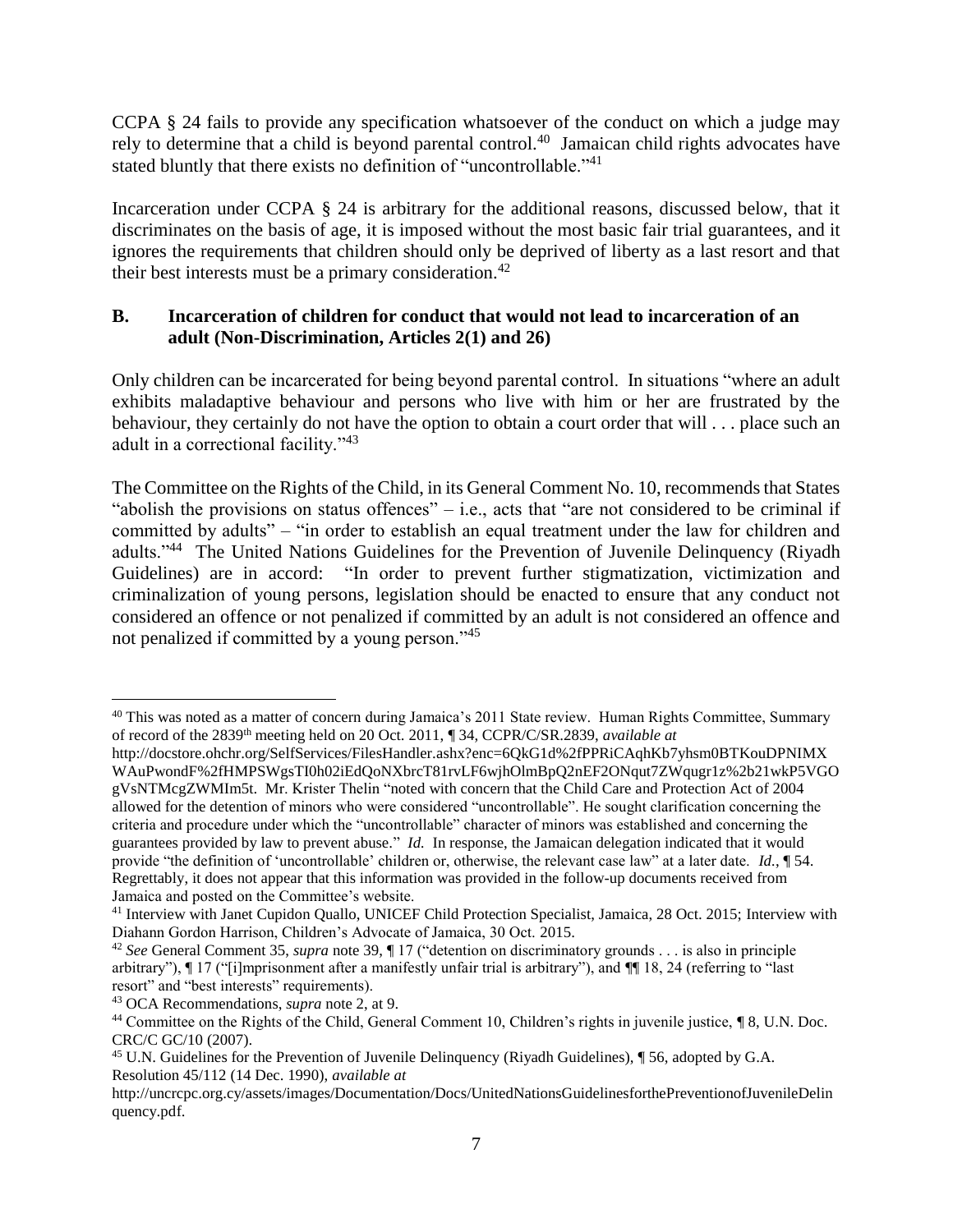By allowing the incarceration of children for conduct that would not lead to incarceration if committed by an adult, CCPA  $\S$  24 violates the Article 2(1) and 26 guarantees of nondiscrimination and equality.

# **C. Violation of fair trial rights (Article 14)**

The proceedings that lead to a § 24 correctional order deprive the child of the most basic fair trial guarantees and thus violate Jamaica's obligations under Covenant Article 14. In particular, children appearing in these proceedings generally have not been represented by counsel, and they generally have not had a reasonable opportunity to be heard in their own defence.

# *Right to counsel*

CCPA §§ 71(8) and 71(9) provide children with the right to counsel, and Jamaican children's rights advocates observe that these provisions should apply to children in § 24 proceedings. Section 71(8) states that whenever a child is brought before a court, the court must explain in the simplest possible language that the child has a right to the assistance of the Children's Advocate.<sup>46</sup> Section 71(9) states that whenever a child is "charged . . . with any offence and does not have legal representation," the court must follow the requirements of CCPA § 4(3) to obtain counsel for the  $child.<sup>47</sup>$ 

As a matter of practice, however, courts did not apply these provisions in § 24 proceedings. When a child has been charged with a crime, courts generally have followed these provisions to ensure the right to counsel. But because being beyond parental control has been viewed not as a crime but as a quasi-civil offence – notwithstanding the criminal punishment of incarceration – courts have not in the past implemented  $\S$  71(8) and 71(9) in § 24 proceedings.<sup>48</sup> On rare occasions, children in § 24 proceedings have received legal assistance through the Office of the Children's Advocate, but these have been the exceptional cases, not the rule, due to severe resource limitations at the OCA.<sup>49</sup>

In August 2013, Jamaica's Ministry of Justice announced that "[t]he Legal Aid Council has decided to make legal aid available to children . . . brought before the court on the ground that their parent/guardian is unable to control them."<sup>50</sup> The Ministry of Justice acknowledged that, up to then, counsel had not been provided:

<sup>46</sup> CCPA, *supra* note 1, at §§ 71(8).

<sup>47</sup> *Id.*, § 71(9).

<sup>48</sup> Hendricks, 'Uncontrollable Children,' *supra* note 28, at 30; Interview with Diahann Gordon Harrison, Children's Advocate of Jamaica, 30 Oct. 2015; Interview with Sharian Hanson, former Senior Legal/Policy Officer (2011- 2014), Office of the Children's Advocate, 30 Oct. 2015.

<sup>49</sup> Correspondence from Shannon Hendricks, former Legal/Policy Officer at the Office of the Children's Advocate, 17 Dec. 2015. The OCA is based in Kingston, and has only three attorneys serving the entire nation. These attorneys' time is further limited by the fact that they have many responsibilities other than Section § 24 proceedings. *Id.;* Interview with Sharian Hanson, former Senior Legal/Policy Officer (2011-2014), Office of the Children's Advocate, 30 Oct. 2015.

<sup>50</sup> Ministry of Justice, Press Release, "Legal Aid for Children in Court for Being Uncontrollable," 15 Aug. 2013, *available at* 

http://www.moj.gov.jm/sites/default/files/Press%20Release%20re%20Legal%20Representation%20of%20Children %20in%20Court%20for%20being%20Uncontrollable.pdf.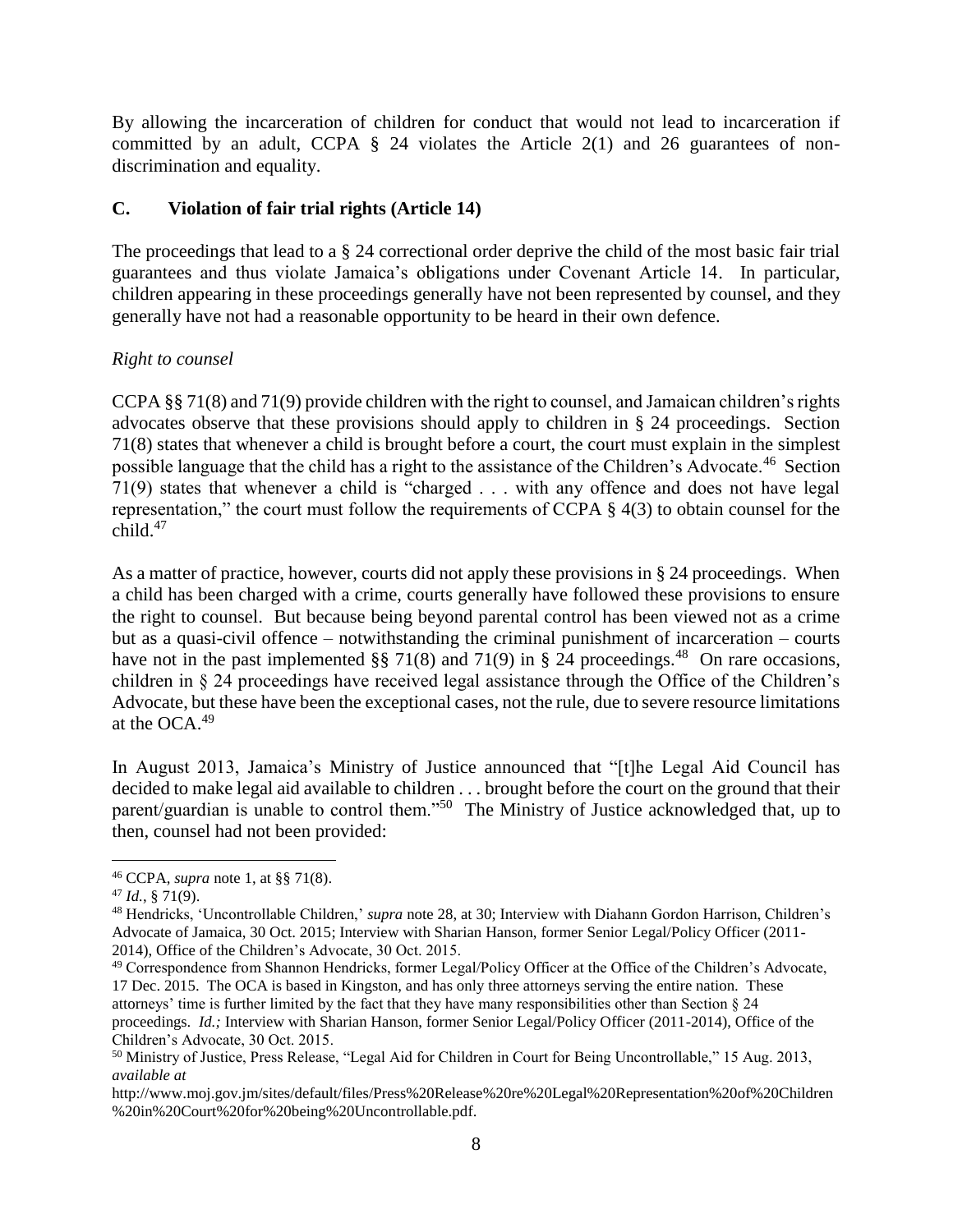"The Legal Aid Council has long provided legal representation for children under 18 years old who are charged with criminal offences. However, this was not previously extended to children who are brought to court under the Child Care and Protection Act on the ground that their parent/guardian is unable to control them, where no criminal offence is alleged."<sup>51</sup>

Regrettably, serious questions remain as to whether, in practice, all children in § 24 proceedings are now represented by counsel. The Legal Aid Council, a State entity which depends on private attorneys who volunteer to take cases for relatively low set fees, has significant resource limitations,<sup>52</sup> and the danger is substantial that it will prioritize criminal matters over  $\S$  24 proceedings. It also remains up to the individual judge to ensure that a child in a § 24 proceeding obtains counsel. Doubts have been expressed as to whether this is consistently being done, particularly outside of Kingston.

For this reason, we urge the Committee to ask the State for detailed information on the number of children placed under correctional orders in the past two years who were represented by counsel during the § 24 proceedings, and the number of such children who were not represented by counsel.

#### *Right to be heard and to present a defence*

Children who lack counsel have no meaningful opportunity to be heard or to present a defence in § 24 proceedings. Although these proceedings can result in the child being incarcerated for years, there is no real trial. The parents or guardians explain to the court why they believe the child is beyond their control, and the court reaches its decision. While courts usually obtain a Social Enquiry Report (SER) before reaching their decisions, these reports, prepared by a children's officer (*i.e.,* a social worker) or a probation officer, commonly make no mention of a child's history of abuse.<sup>53</sup> According to a former Legal/Policy Officer with the Office of the Children's Advocate:

"The history of abuse quite rightly should be included in the SER that is presented to the court, but invariably it is not. This may be due to the fact that the information gathered for the SER is based primarily on interviews with the adults in the home and the community, who perhaps may be the perpetrators of the abuse, or are ignorant of the abuse, or choose to conceal the abuse because they believe that the information is trifling or is a private concern. In cases where the child is interviewed, the child is not comfortable with the interviewer to discuss such personal trauma or might have been instructed by parent(s) or guardian(s) not to speak about it. Consequently, the SER does not provide a comprehensive picture and the child is whisked off to a juvenile correctional centre without attempts to identify and address the causal factors of his or her status offending."<sup>54</sup>

 $\overline{a}$ <sup>51</sup> *Id.*

<sup>52</sup> Interview with Debbian Livingston Edwards, Legal/Policy Officer, Office of the Children's Advocate, 30 Oct. 2015; Correspondence from Shannon Hendricks, former Legal/Policy Officer at the Office of the Children's Advocate, 17 Dec. 2015; Interview with Janet Cupidon Quallo, UNICEF Child Protection Specialist, Jamaica, 28 Oct. 2015.

<sup>53</sup> Hendricks, 'Uncontrollable Children," *supra* note 28, at 21, 28.

<sup>54</sup> *Id.* at 28 (fn. omitted).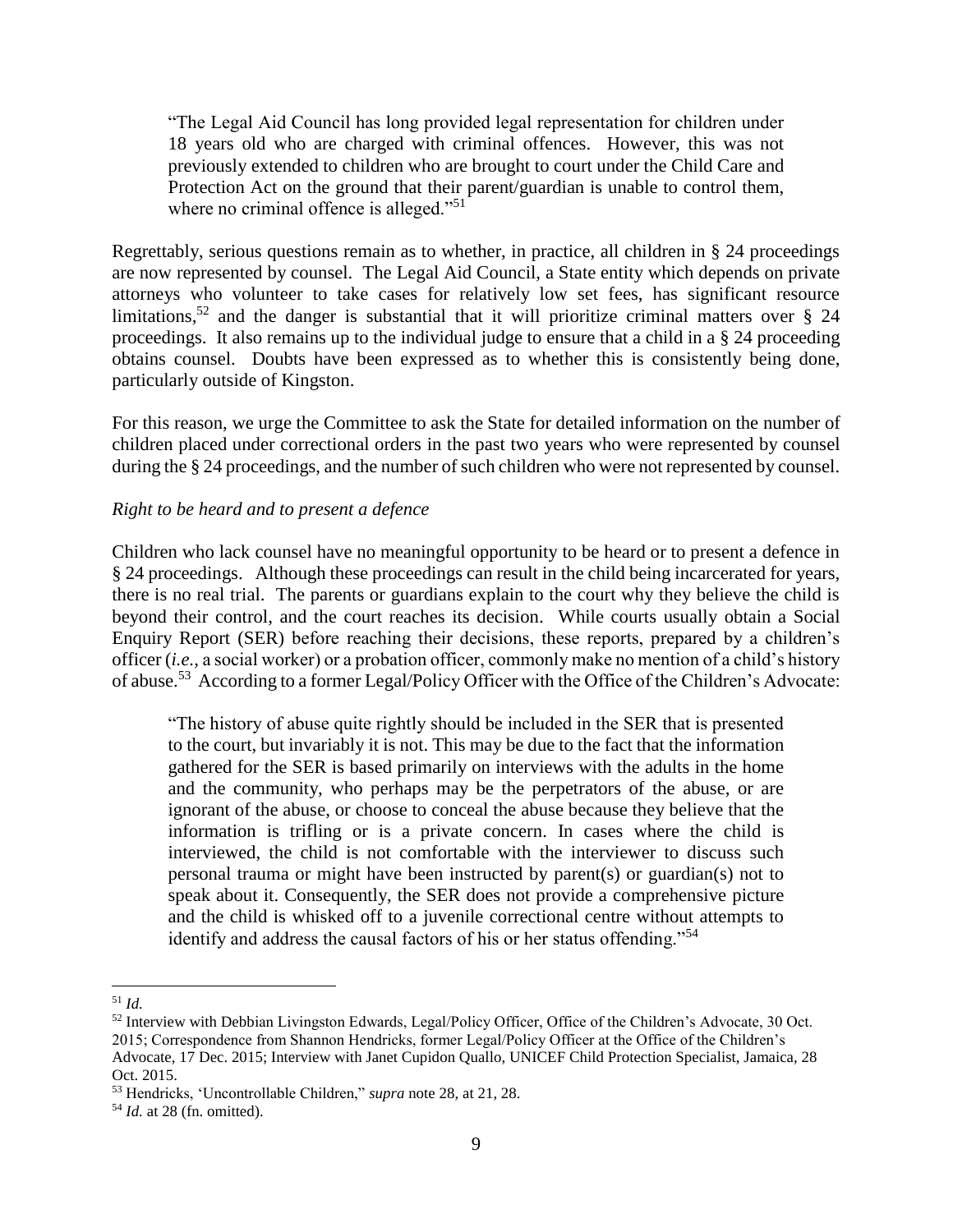Children may not be invited by the court to respond to the allegations made against them, and even if they are invited to do so, they can be expected to be too intimidated by the courtroom atmosphere to do so.<sup>55</sup> It is not realistic to expect children to be able to speak openly in court, without the assistance of counsel, particularly about topics such as past sexual abuse or mental health problems. The end result is that the child has no meaningful opportunity to present a defence.

It is important to note that a particular judge can make a difference in the way that  $\S 24$  proceedings are handled in his or her courtroom. In this regard, the Senior Resident Magistrate for the Kingston and St. Andrew Family Court has won high regard for her diligence in protecting the rights of children appearing in her courtroom.<sup>56</sup> It is important, however, that respect for children's Covenant rights not be dependent on the discretion of particular judges.

# **D. Failure to accord children special measures of protection (Articles 24 and 14(4))**

Article 24 recognizes the right of every child to "such measures of protection as are required by his status as a minor."<sup>57</sup> Article 14(4), concerning fair trial rights of children, requires that judicial procedures "be such as will take account of their age and the desirability of promoting their rehabilitation."<sup>58</sup> Jamaica's incarceration of children for being beyond parental control violates these rights.

Addressing the overlapping requirements of Articles 9 (liberty) and 24, this Committee has emphasized that "[a] child may be deprived of liberty only as a last resort and for the shortest appropriate period of time.<sup> $.59$ </sup> In § 24 proceedings, however, courts too often have opted to issue correctional orders as a first resort, not a last one. $\overline{60}$  Additionally, rather than incarcerating children for the shortest appropriate period of time, courts have generally ordered their incarceration for the longest period allowed by law – that is, from their current age until they reach the age of  $18<sup>61</sup>$ 

The incarceration of children for behavioural problems also ignores the requirement that "the best interests of the child must be a primary consideration in every decision to initiate or continue the deprivation [of liberty]."<sup>62</sup> Children whose poor behaviour stems from past sexual abuse or mental illness are not well served by incarcerating them for years, as Jamaica does, with children who have committed criminal offences.<sup>63</sup> Instead, these children need counseling and other supportive services designed to address the underlying problems that led to the maladaptive behaviours.

 $\overline{a}$ <sup>55</sup> *Id.* at 3-4.

<sup>56</sup> Interview with Janet Cupidon Quallo, UNICEF Child Protection Specialist, Jamaica, 28 Oct. 2015;

Correspondence from Shannon Hendricks, former Legal/Policy Officer at the Office of the Children's Advocate, 17 Dec. 2015.

<sup>57</sup> Covenant, *supra* note 38, art. 24.

<sup>58</sup> *Id.*, art. 14(4).

<sup>59</sup> General Comment 35, *supra* note 39, ¶ 62.

<sup>60</sup> Hendricks, 'Uncontrollable Children," *supra* note 28, at 29.

<sup>61</sup> OCA Recommendations, *supra* note 2, at 9.

<sup>62</sup> General Comment 35, *supra* note 39, ¶ 62.

<sup>&</sup>lt;sup>63</sup> Interview with Margarette Macaulay, children's rights advocate, former Judge of the Inter-American Court of Human Rights, and (as of 1 January 2016) Commissioner of the Inter-American Commission on Human Rights, 10 Nov. 2015; Interview with Sharian Hanson, former Senior Legal/Policy Officer (2011-2014), Office of the Children's Advocate, 30 Oct. 2015; Hendricks, 'Uncontrollable Children," *supra* note 28, at 32.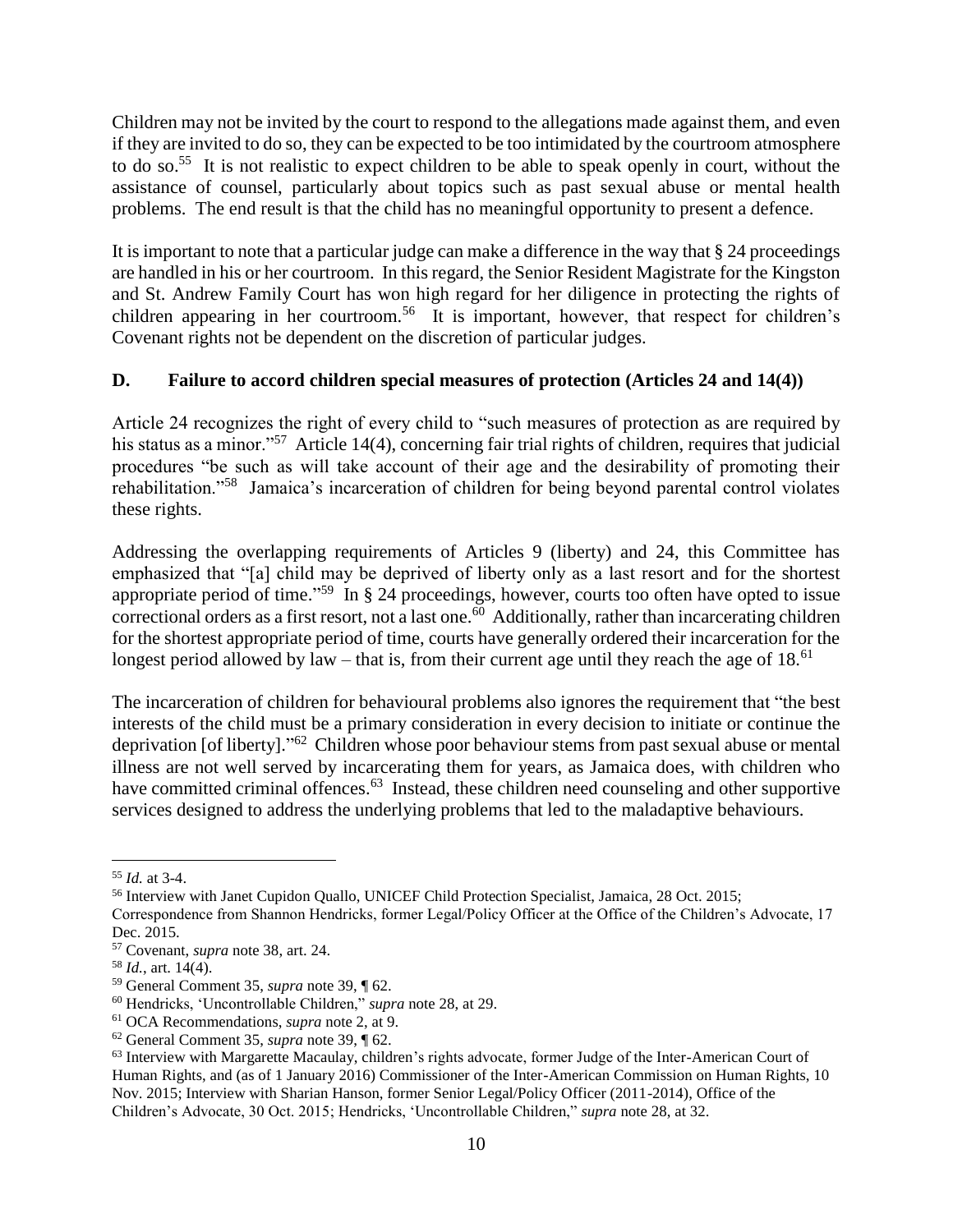Since the 2013 announcement of the then-governing Cabinet's support for amending § 24, some judges have moved away from the near-automatic issuance of correctional orders and toward a more therapeutic approach to children exhibiting behavioural difficulties.<sup>64</sup> This is a very positive change. Other judges, however, take the position that § 24 is still the law, so they will implement it as it is written.<sup>65</sup>

# **V. Conclusion**

 $\overline{a}$ 

The incarceration of children for being beyond parental control violates a host of Covenant rights. These children – whose problematic behaviour so often stems from past histories of abuse and mental health issues – need a therapeutic response from the State, not a penal one.

Jamaica is to be commended for the 2013 decision of its prior Cabinet to amend the CCPA to remove the possibility of incarceration as a response to children's behavioural difficulties. It is worrisome, however, that more than three years have passed since this decision was reached, and the matter still has not been brought before Jamaica's Parliament, much less enacted into law.

We urge the Human Rights Committee to address the issues raised in this report in its dialogue with the State during the State review process. It is our hope that, with the encouragement of the Human Rights Committee, Jamaica will move forward expeditiously to enact the proposed amendment into law and to provide these children and their families with the supportive services that they so deeply need.

## **We encourage the Committee to ask the following questions during the State review:**

1. Does the current Government of Jamaica intend to amend § 24 of the Child Care and Protection Act to remove the possibility of incarcerating a child on the basis of being beyond parental control? If so, what is the time frame for enacting this amendment?

2. How many children have been issued correctional orders (orders for incarceration) under § 24 of the Child Care and Protection Act during the past two years?

3. How many of the children issued § 24 correctional orders during the past two years were represented by counsel at the § 24 proceedings and how many were not represented by counsel?

4. How many children are currently incarcerated under correctional orders issued pursuant to § 24 of the Child Care and Protection Act?

# **Further, we encourage the Committee to make the following recommendations to Jamaica:**

1. Jamaica should amend forthwith § 24 of the Child Care and Protection Act forthwith to remove the possibility of incarcerating a child on the basis of being beyond parental control.

<sup>64</sup> Interview with Diahann Gordon Harrison, Children's Advocate of Jamaica, 30 Oct. 2015. <sup>65</sup> *Id.*